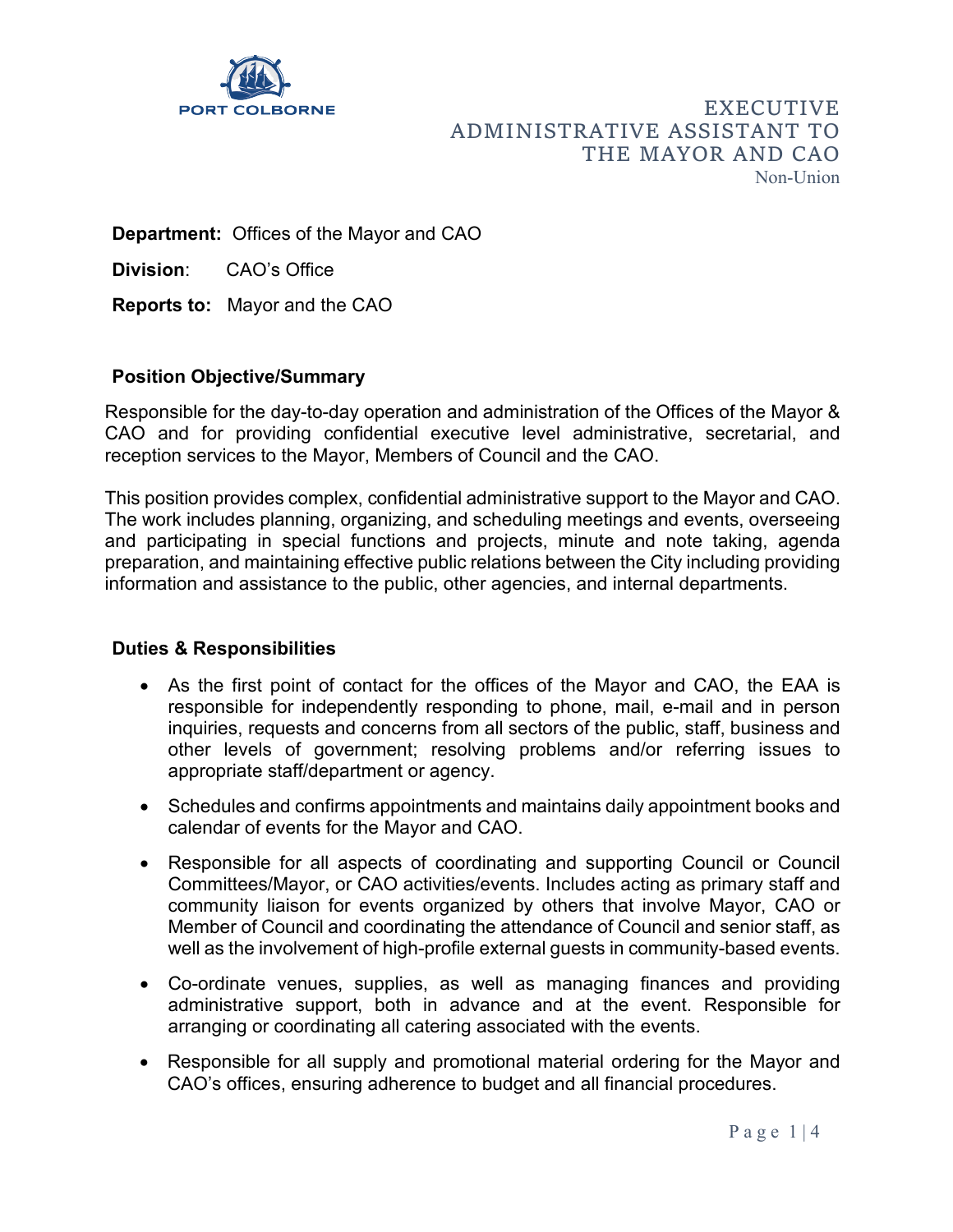

- Initiates memorial donations, flag lowering and notices to staff and website after the passing of past and present staff member and council members as well as prominent individuals.
- Schedules meetings, prepares and distributes meeting agendas, attends meetings and takes minutes.
- Creates files and maintains general and confidential records and ensures security of such items including destruction of records. Maintains confidentiality at all times.
- Develops a network of contacts with other municipalities, federal and provincial departments, ministries and agencies, business community, media and the general public to promote a high standard of public relations at all times.
- Acts as Staff Liaison for the Grant Policy Committee and the Social Determinants of Health Committee, preparing agendas, background documentation, minutes, letters to applicants and presentation at a Council meeting.
- Prepares briefing packages, speaking notes, articles, publications, press releases and general correspondence for Mayor, Council and CAO, as required.

#### Work Schedule

Monday-Friday 830-430, however is required to attend meetings/events that occur in the evening or on weekends.

May be required to respond to urgent issues after regular working hours.

#### **Education**

- College Diploma or University degree in Business Administration, Public Administration, or Public Relations.
- Class G Ontario Driver's License in good standing and reliable vehicle to use as needed to travel between work sites, etc.

#### **Experience**

• 5 years of progressively responsible experience, working in an administrative role within a public or municipal environment.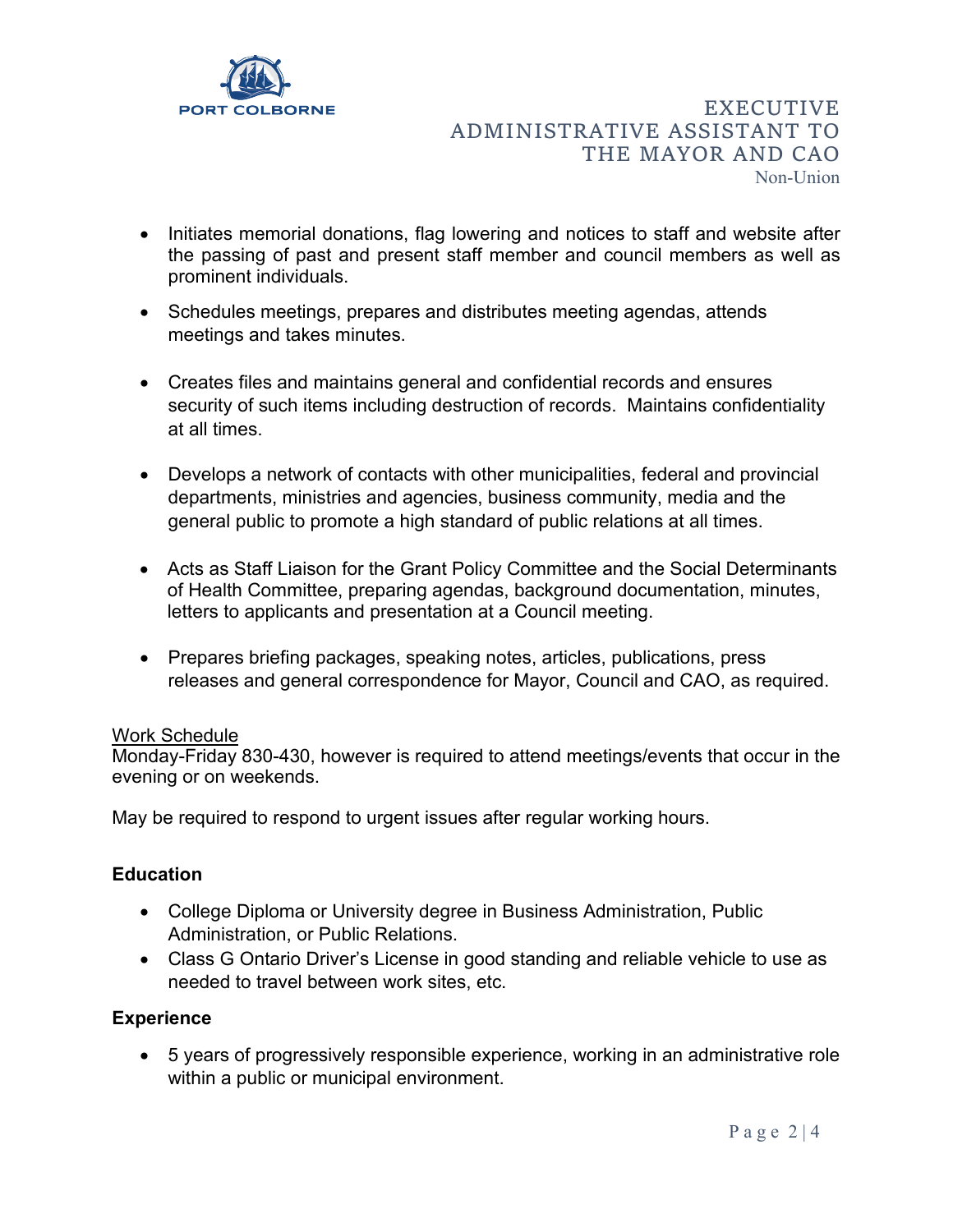

- 
- Experience in public relations/communications/community engagement. is an asset.

# **Knowledge**

- Proficiency in MS Office, including outlook, excel, one note and data bases.
- Municipal Act, AODA, and general knowledge of municipal operations and relevant bylaws.
- Knowledge of procedural protocol (i.e. Ministerial visits, advice to Mayor, CAO, Council, Staff).

# **Skills & Abilities**

- Exceptional organizational abilities.
- Ability to maintain a high degree of confidentiality.
- Excellent verbal and written communication skills.
- Ability to assign work and ensure successful completion by his/her assigned personnel.
- Able to work with minimal supervision.
- Demonstrated ability to manage and balance multiple managers/priorities with discretion and tact.

Judgment is exercised in:

- Prioritizing work activities to ensure service levels are being met.
- Responding to concerns/complaints in a timely manner.

#### Interpersonal Skills/Contacts

Internal

- Strong interpersonal skills to assist with defusing issues.
- Strong time management, prioritizing and multi-tasking abilities.

**External** 

- Promotion of good public relations in the facilities and with the general-public.
- Effective public relations and communication with outside contractors and service providers.
- Respond to escalated service issues, which may include responding to Citizens who are upset or angry.

# **Work Demands**

Carries out work assignments that require the use of various pieces of office equipment, including but not limited to a computer, photocopier, scanner.